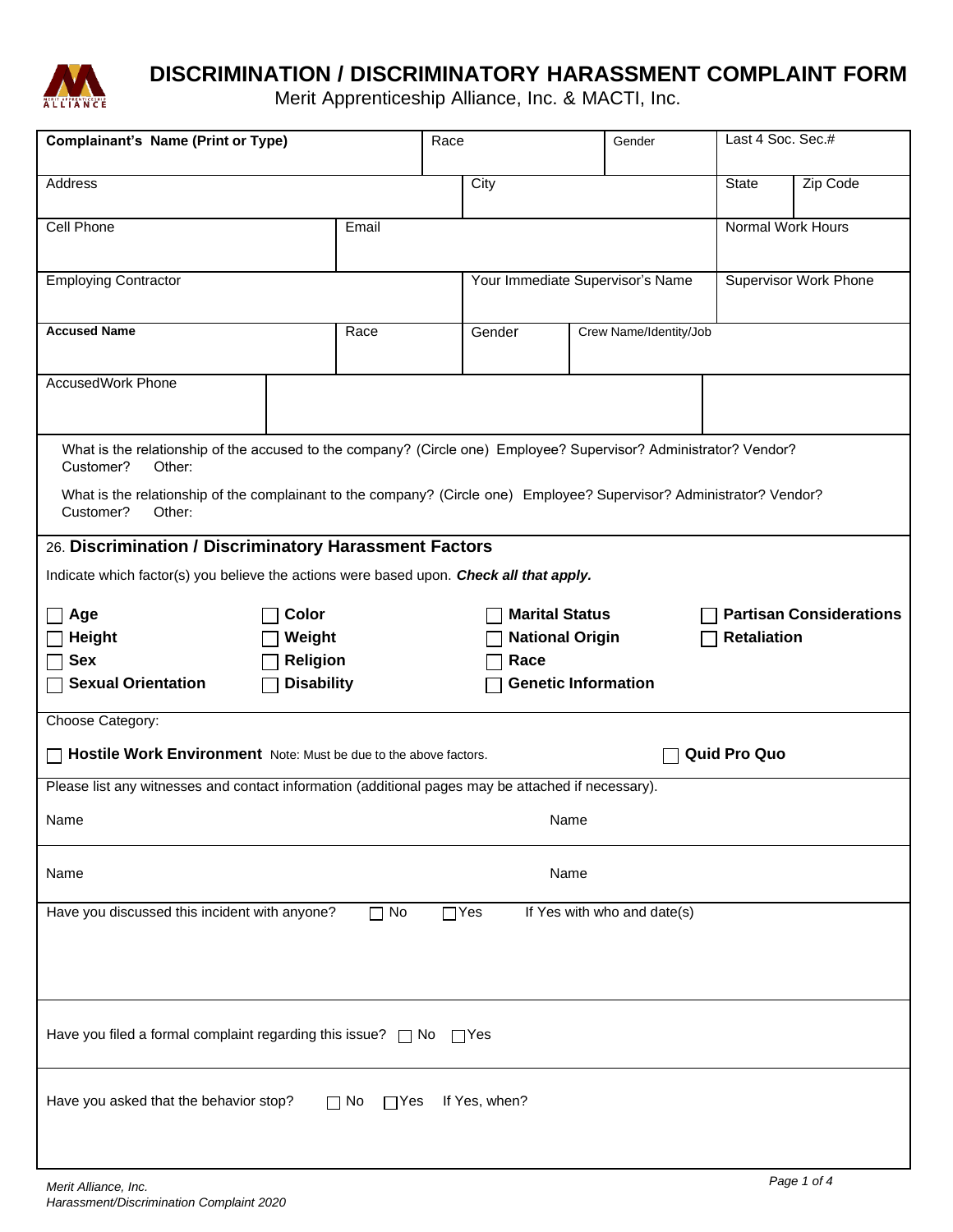

*Describe below in detail the alleged discriminatory harassment. Use additional pages as needed.*

| When did the alleged harassment occur?                                                              |                          |  |  |  |  |  |  |  |
|-----------------------------------------------------------------------------------------------------|--------------------------|--|--|--|--|--|--|--|
| Day                                                                                                 |                          |  |  |  |  |  |  |  |
| Date                                                                                                |                          |  |  |  |  |  |  |  |
| <b>Time</b>                                                                                         |                          |  |  |  |  |  |  |  |
|                                                                                                     |                          |  |  |  |  |  |  |  |
|                                                                                                     |                          |  |  |  |  |  |  |  |
| Who was involved in the alleged harassment occur?                                                   |                          |  |  |  |  |  |  |  |
| Name                                                                                                |                          |  |  |  |  |  |  |  |
|                                                                                                     |                          |  |  |  |  |  |  |  |
| Title/job                                                                                           |                          |  |  |  |  |  |  |  |
| Where did the alleged harassment occur? State exact location (street, city, state)                  |                          |  |  |  |  |  |  |  |
|                                                                                                     |                          |  |  |  |  |  |  |  |
|                                                                                                     |                          |  |  |  |  |  |  |  |
|                                                                                                     |                          |  |  |  |  |  |  |  |
| Describe in detail the event of the When did the alleged harassment. Use exact words, describe      |                          |  |  |  |  |  |  |  |
| actions in detail as they occurred.                                                                 |                          |  |  |  |  |  |  |  |
|                                                                                                     |                          |  |  |  |  |  |  |  |
|                                                                                                     |                          |  |  |  |  |  |  |  |
|                                                                                                     |                          |  |  |  |  |  |  |  |
|                                                                                                     |                          |  |  |  |  |  |  |  |
|                                                                                                     |                          |  |  |  |  |  |  |  |
|                                                                                                     |                          |  |  |  |  |  |  |  |
|                                                                                                     |                          |  |  |  |  |  |  |  |
|                                                                                                     |                          |  |  |  |  |  |  |  |
|                                                                                                     |                          |  |  |  |  |  |  |  |
|                                                                                                     |                          |  |  |  |  |  |  |  |
|                                                                                                     |                          |  |  |  |  |  |  |  |
|                                                                                                     |                          |  |  |  |  |  |  |  |
|                                                                                                     |                          |  |  |  |  |  |  |  |
|                                                                                                     |                          |  |  |  |  |  |  |  |
|                                                                                                     |                          |  |  |  |  |  |  |  |
|                                                                                                     |                          |  |  |  |  |  |  |  |
|                                                                                                     |                          |  |  |  |  |  |  |  |
|                                                                                                     |                          |  |  |  |  |  |  |  |
|                                                                                                     |                          |  |  |  |  |  |  |  |
|                                                                                                     |                          |  |  |  |  |  |  |  |
|                                                                                                     |                          |  |  |  |  |  |  |  |
| Check here if additional pages are attached. If yes, how many pages are attached?                   |                          |  |  |  |  |  |  |  |
| I certify that the information provided is true, accurate, and complete to the best of my knowledge |                          |  |  |  |  |  |  |  |
| and belief.                                                                                         |                          |  |  |  |  |  |  |  |
| <b>Employee's Signature</b>                                                                         | <b>Date of Complaint</b> |  |  |  |  |  |  |  |
|                                                                                                     |                          |  |  |  |  |  |  |  |
|                                                                                                     |                          |  |  |  |  |  |  |  |